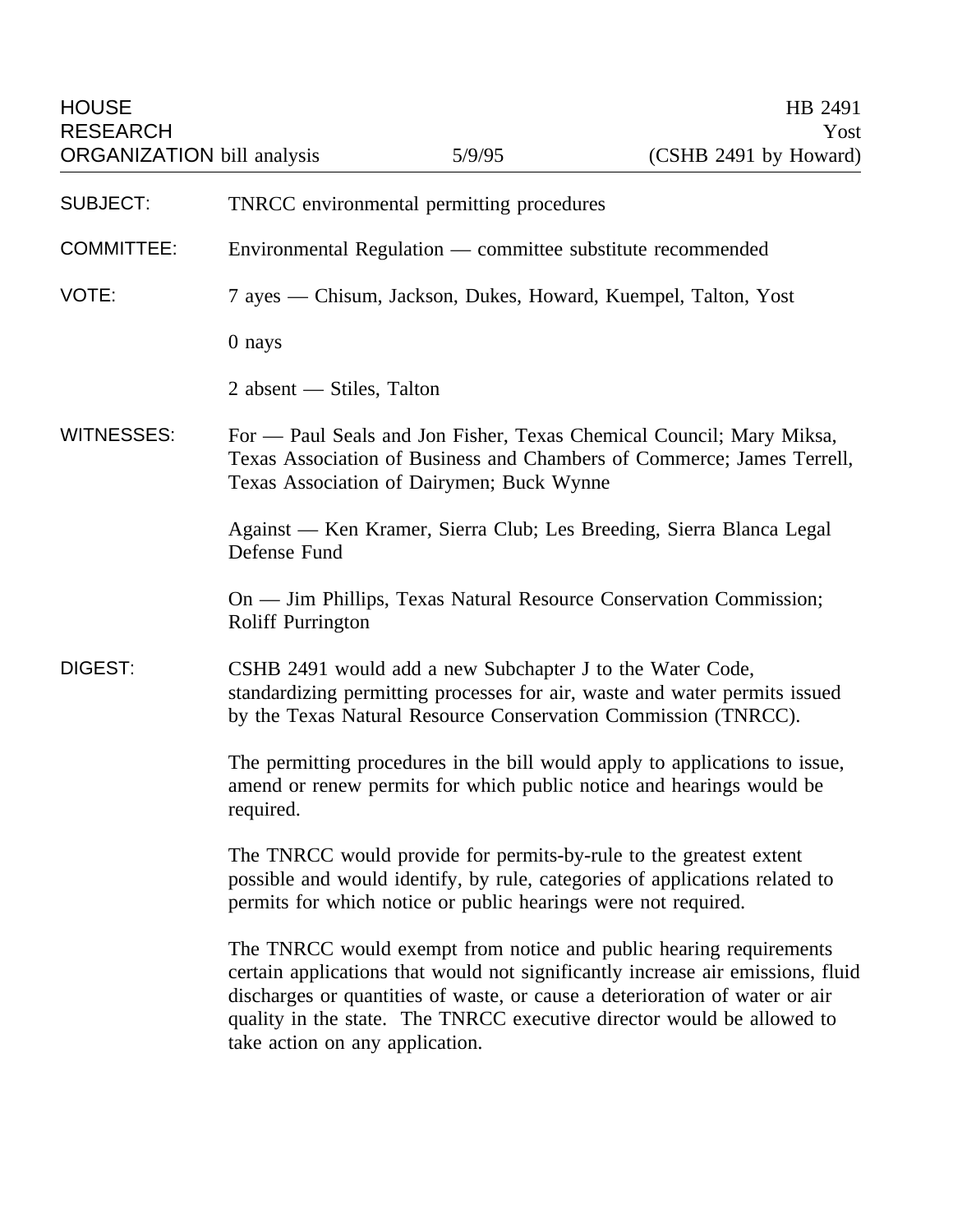When a permit application was complete, the executive director would be required to issue a draft permit or a notice of intent to deny the permit. A notice of intent to deny would include the state's reason for the intended denial.

The director would be required to include a record of the proposed decision with both a draft permit or a notice of intent to deny and send it to the applicant, a state agency or any other person by request. CSHB 2491 would provide a detailed list of what would be required to be included in the record of proposed decision.

An applicant would be allowed to give public notice of the application before it was complete. If there were no requests for a public hearing or those requests were unreasonable, the director could take final action on the permit.

Public notice and a 30-day public comment period would be required concerning a draft permit or a notice of intent to deny a permit. The executive director would have the authority to attempt to resolve issues if a draft permit were opposed.

A ruling concerning a draft permit issuance or denial could not be made without the opportunity for a public hearing. The executive director would determine if such a hearing were necessary. However, the executive director would be required to hold a public hearing for a hazardous waste permit if a request for public hearing were made within 30 days of public notice. Hearings would not be subject to the requirements of the Administrative Procedures Act.

The permit applicant would be required, on the request of an affected person, to furnish a bond to pay for the non-legal costs of that affected person who provided information to the TNRCC about the permit. The director would decide whether or not such costs could be reimbursed.

The executive director could deny a permit, in whole or in part, and issue a response to comments upon issuing a final decision. The TNRCC could review the executive director's final decision under certain circumstances. If TNRCC modified or rejected that decision, the commission would have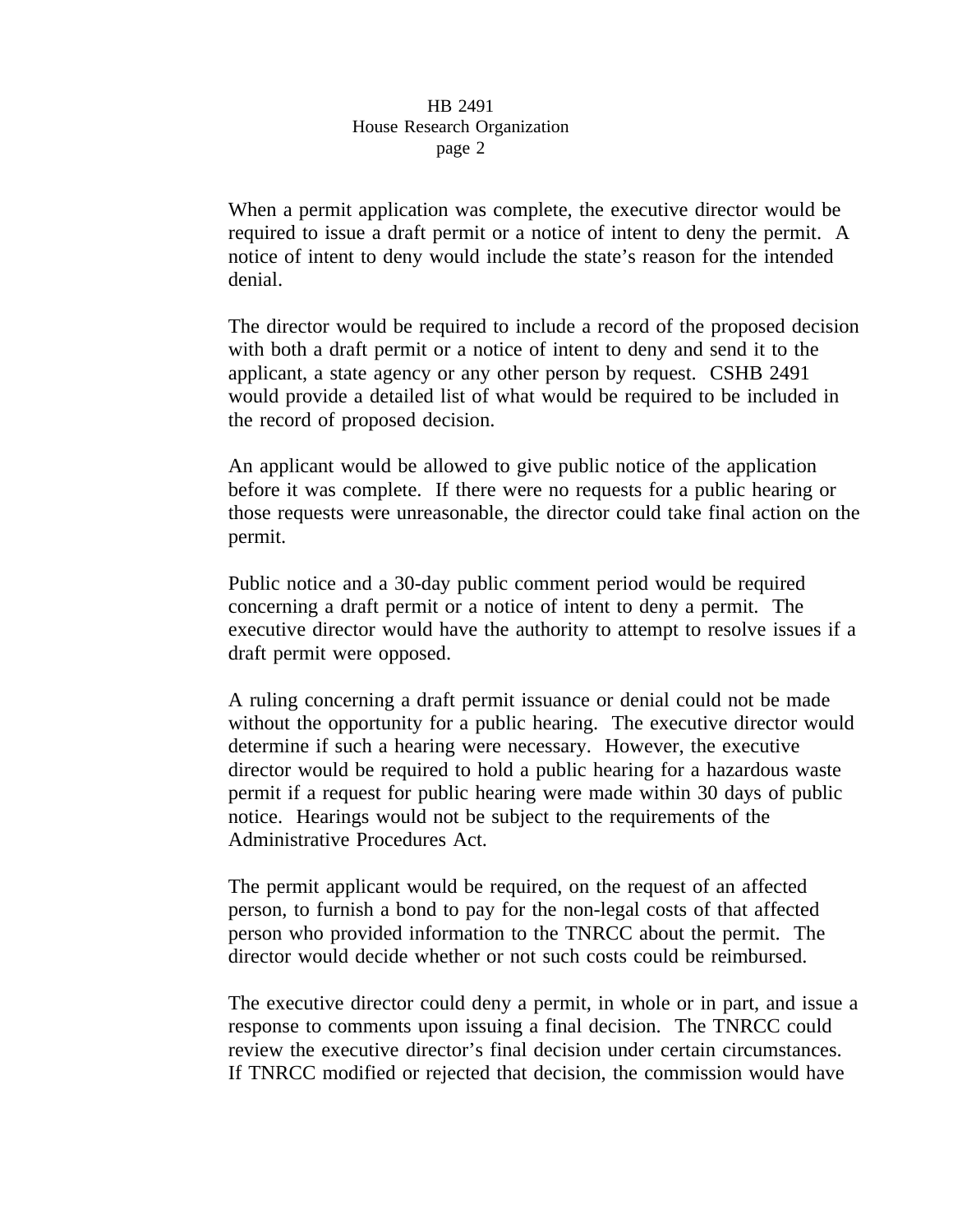to issue a written decision that included the reason and legal basis for the reversal.

A person affected by the executive director's decision, or the TNRCC's action on that decision, could petition for judicial review.

The bond for an application for a new commercial hazardous waste facility would be \$1,000 or \$20,000 for a new non-commercial hazardous waste facility.

This bill would take immediate effect if approved by two-thirds of the membership of each house.

**SUPPORTERS** SAY: CSHB 2491 would help to streamline the permitting process at TNRCC without precluding the opportunity for public hearings on relevant issues. In some cases, when no significant change in discharge or emissions would be made due to a permit change, there is no need for a new hearing on that issue. Permit-by-rule would simplify the permitting process and eliminate duplicative permitting requirements.

> CSHB 2491 would actually increase substantive public participation in the permitting process. The type of hearing provided for in the bill would be open to everyone who had a concern over the permit. It is the type of hearing required by the Environmental Protection Agency. At such a hearing, all interested persons would be given the opportunity to present their point of view and examine testifying witnesses. Both the public hearings and permits-by-rule authorized in the bill are allowed under federal law; the state should not require permitting procedures more stringent than federal requirements.

> The bill would also encourage public participation by requiring, in certain cases, that the permit applicant pay for the non-legal costs of an affected person who provides information to the TNRCC about the permit.

Currently, members of the public who want to become involved in a contested case permit hearing, which is essentially a trial, must undergo the expense of hiring lawyers or consultants if they want to participate in a meaningful way. Contested case hearings are very expensive for everyone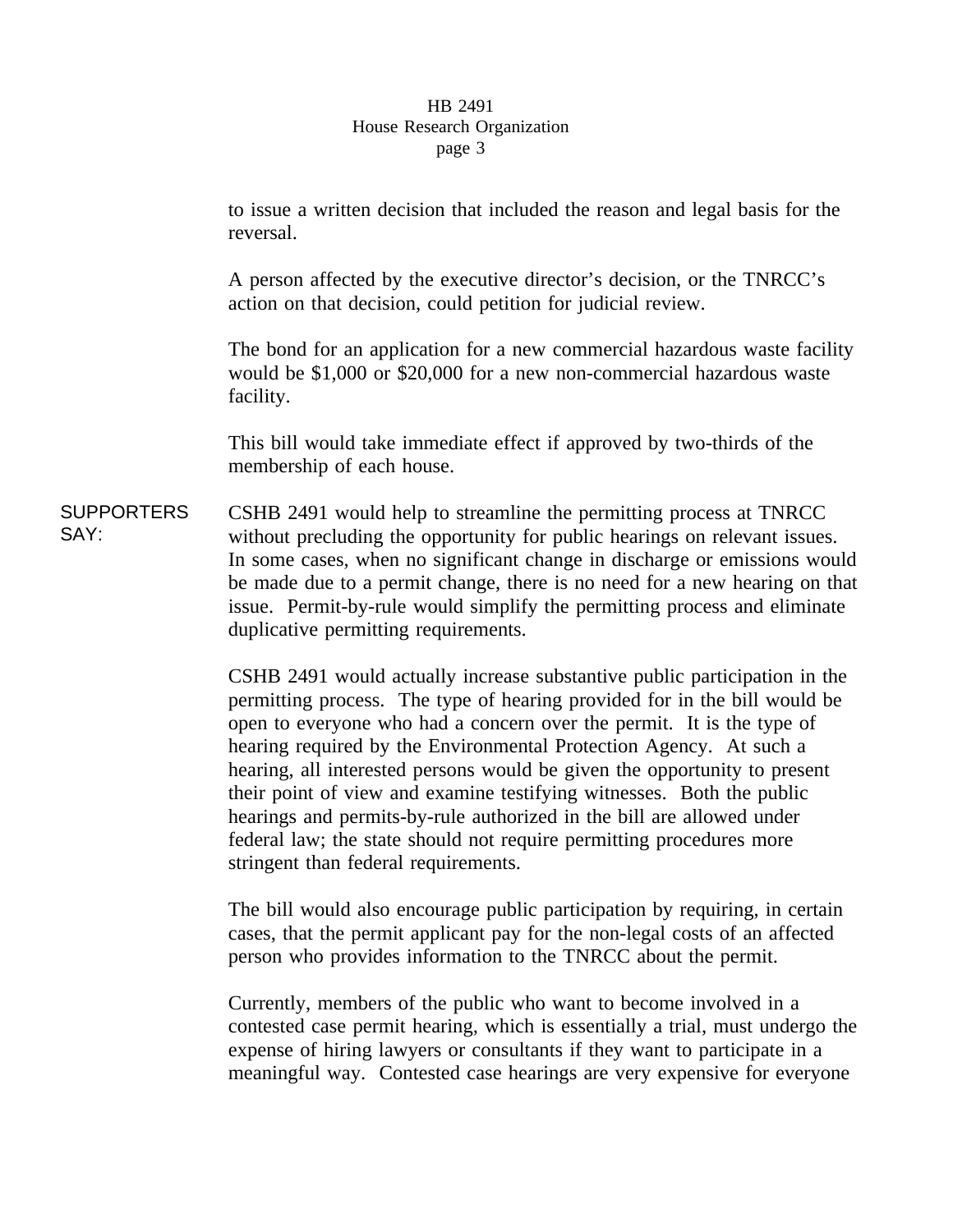involved; they can take months or even years to resolve, often accomplishing very little. Certain interest groups use these hearing to oppose and delay applications for political reasons that have little to do with the actual details of the permit itself, wasting time and money for both the TNRCC and the permit applicant.

Regulated entities would save money and time if there were one set of standards for all hearings and permit proceedings. A coordinated, consistent permitting process would attract major industries (and resulting jobs) to the state. The state has trouble competing with neighboring states in attracting industries who are wary of the time and trouble it can take to obtain a permit in Texas.

Certain interest groups use the threat of contested case hearings to bargain for concessions that they could not achieve through the laws of the state, and businesses agree to such demands in order to avoid spending millions of dollars on a contested case hearing.

**OPPONENTS** SAY: CSHB 2491 would eliminate the vast majority of opportunities for hearings and effective public participation in TNRCC's permitting process, severely limiting the public's ability to participate in agency decisions. The bill would direct TNRCC to use permit-by-rule procedures, allowing almost automatic permit approval (and no public participation) if the applicant met certain criteria.

> Public input during the permitting process would be limited. The affected community and neighbors of the proposed site, who have a great stake in the outcome of permit renewals, would be left out of the process.

Often it is the public who has the best information about the current practices of the permit applicant. It may sound reasonable to eliminate the opportunity for contested case hearings if there are no "significant increases in discharge or emissions," but citizens ought to have a chance to be heard on whether or not proposed actions by polluting industries will affect them. Comment should also be allowed on whether or not discharges and emissions need to be reduced. Not all Texans are satisfied with current levels of allowable pollution, especially when it may be harming their children.